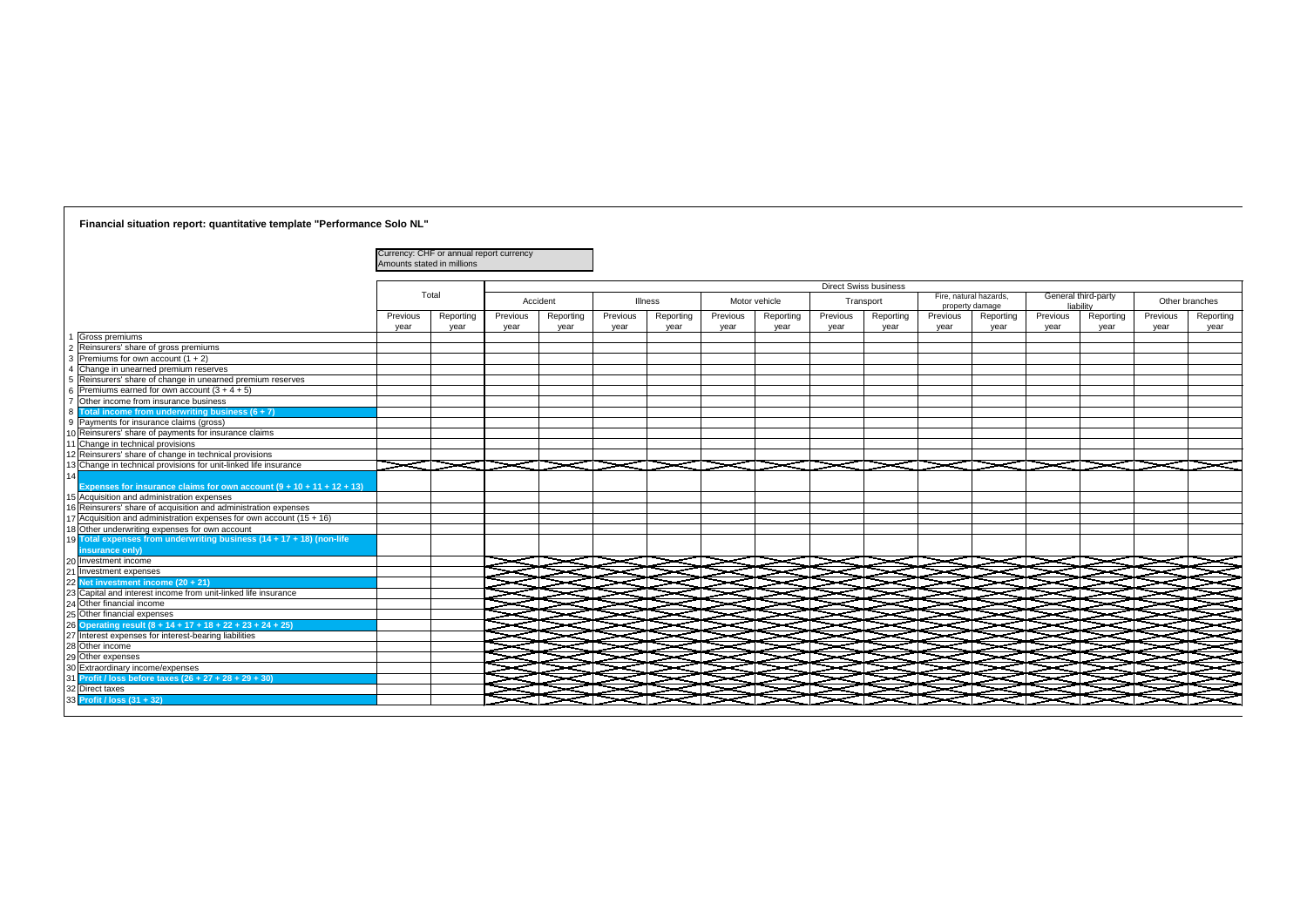## Direct non-Swiss business Total Personal accident | Health | Motor Previous Reporting Previous Reporting Previous Reporting Previous Reportin year year year year year year year year Gross premiums Reinsurers' share of gross premiums Premiums for own account  $(1 + 2)$ Change in unearned premium reserves Reinsurers' share of change in unearned premium reserves Premiums earned for own account  $(3 + 4 + 5)$ Other income from insurance business 8 **Total income from underwriting business (6 + 7)** 9 Payments for insurance claims (gross) Reinsurers' share of payments for insurance claims **Change in technical provisions Reinsurers' share of change in technical provisions Change in technical provisions for unit-linked life insurance**  $>\!\!<\!\!\!\!\cdot\!\!$  $\blacktriangleright\!\!\!<\!\!\!\sim\!\!\!\!\sim\!\!\!\!\sim\!\!\!\!\sim\!\!\!\!\sim$ 14 **Expenses for insurance claims for own account (9 + 10 + 11 + 12 + 13)** Acquisition and administration expenses Reinsurers' share of acquisition and administration expenses  $\sqrt{\text{Acquisition}}$  and administration expenses for own account (15 + 16) 18 Other underwriting expenses for own account 19 **Total expenses from underwriting business (14 + 17 + 18) (non-life insurance only)** Investment income SD  $\subset \Box$ Investment expenses 22 **Net investment income (20 + 21)** ▔▏▔ 23 Capital and interest income from unit-linked life insurance 4 Other financial income  $\blacksquare$ 5 Other financial expenses E. 26 **Operating result (8 + 14 + 17 + 18 + 22 + 23 + 24 + 25)** Interest expenses for interest-bearing liabilities Other income **Other expenses** 30 Extraordinary income/expenses  $\Box$  $\mathbf{1}$  $\mathbf{I}$ 31 **Profit / loss before taxes (26 + 27 + 28 + 29 + 30)**  $\mathbf{1}$ J コン  $\Box$  $\mathbf{L}$ 2 Direct taxes 3 L I 33 **Profit / loss (31 + 32)** T L

**Financial situation report: quantitative template "Performance** 

|   |                   |                  |                   |                  | Indirect business              |                  |                   |                  |                   |                  |                   |
|---|-------------------|------------------|-------------------|------------------|--------------------------------|------------------|-------------------|------------------|-------------------|------------------|-------------------|
|   | Health            |                  | Motor             |                  | Marine, aviation,<br>transport |                  | Property          |                  | Casualty          | Miscellaneous    |                   |
|   | Reporting<br>year | Previous<br>year | Reporting<br>year | Previous<br>year | Reporting<br>year              | Previous<br>year | Reporting<br>year | Previous<br>year | Reporting<br>year | Previous<br>year | Reporting<br>year |
|   |                   |                  |                   |                  |                                |                  |                   |                  |                   |                  |                   |
|   |                   |                  |                   |                  |                                |                  |                   |                  |                   |                  |                   |
|   |                   |                  |                   |                  |                                |                  |                   |                  |                   |                  |                   |
|   |                   |                  |                   |                  |                                |                  |                   |                  |                   |                  |                   |
|   |                   |                  |                   |                  |                                |                  |                   |                  |                   |                  |                   |
|   |                   |                  |                   |                  |                                |                  |                   |                  |                   |                  |                   |
|   |                   |                  |                   |                  |                                |                  |                   |                  |                   |                  |                   |
|   |                   |                  |                   |                  |                                |                  |                   |                  |                   |                  |                   |
|   |                   |                  |                   |                  |                                |                  |                   |                  |                   |                  |                   |
|   |                   |                  |                   |                  |                                |                  |                   |                  |                   |                  |                   |
|   |                   |                  |                   |                  |                                |                  |                   |                  |                   |                  |                   |
|   |                   |                  |                   |                  |                                |                  |                   |                  |                   |                  |                   |
|   |                   |                  |                   |                  |                                |                  |                   |                  |                   |                  |                   |
|   |                   |                  |                   |                  |                                |                  |                   |                  |                   |                  |                   |
|   |                   |                  |                   |                  |                                |                  |                   |                  |                   |                  |                   |
|   |                   |                  |                   |                  |                                |                  |                   |                  |                   |                  |                   |
|   |                   |                  |                   |                  |                                |                  |                   |                  |                   |                  |                   |
|   |                   |                  |                   |                  |                                |                  |                   |                  |                   |                  |                   |
|   |                   |                  |                   |                  |                                |                  |                   |                  |                   |                  |                   |
|   |                   |                  |                   |                  |                                |                  |                   |                  |                   |                  |                   |
|   |                   |                  |                   |                  |                                |                  |                   |                  |                   |                  |                   |
|   |                   |                  |                   |                  |                                |                  |                   |                  |                   |                  |                   |
|   |                   |                  |                   |                  |                                |                  |                   |                  |                   |                  |                   |
| э |                   |                  |                   |                  |                                |                  |                   |                  |                   |                  |                   |
|   |                   |                  |                   |                  |                                |                  |                   |                  |                   |                  |                   |
|   |                   |                  |                   |                  |                                |                  |                   |                  |                   |                  |                   |
| Ξ |                   |                  |                   |                  |                                |                  |                   |                  |                   |                  |                   |
| Ξ |                   |                  |                   |                  |                                |                  |                   |                  |                   |                  |                   |
|   |                   |                  |                   |                  |                                |                  |                   |                  |                   |                  |                   |
| ∍ |                   |                  |                   |                  |                                |                  |                   |                  |                   |                  |                   |
|   |                   |                  |                   |                  |                                |                  |                   |                  |                   |                  |                   |
|   |                   |                  |                   |                  |                                |                  |                   |                  |                   |                  |                   |
|   |                   |                  |                   |                  |                                |                  |                   |                  |                   |                  |                   |
|   |                   |                  |                   |                  |                                |                  |                   |                  |                   |                  |                   |
|   |                   |                  |                   |                  |                                |                  |                   |                  |                   |                  |                   |
|   |                   |                  |                   |                  |                                |                  |                   |                  |                   |                  |                   |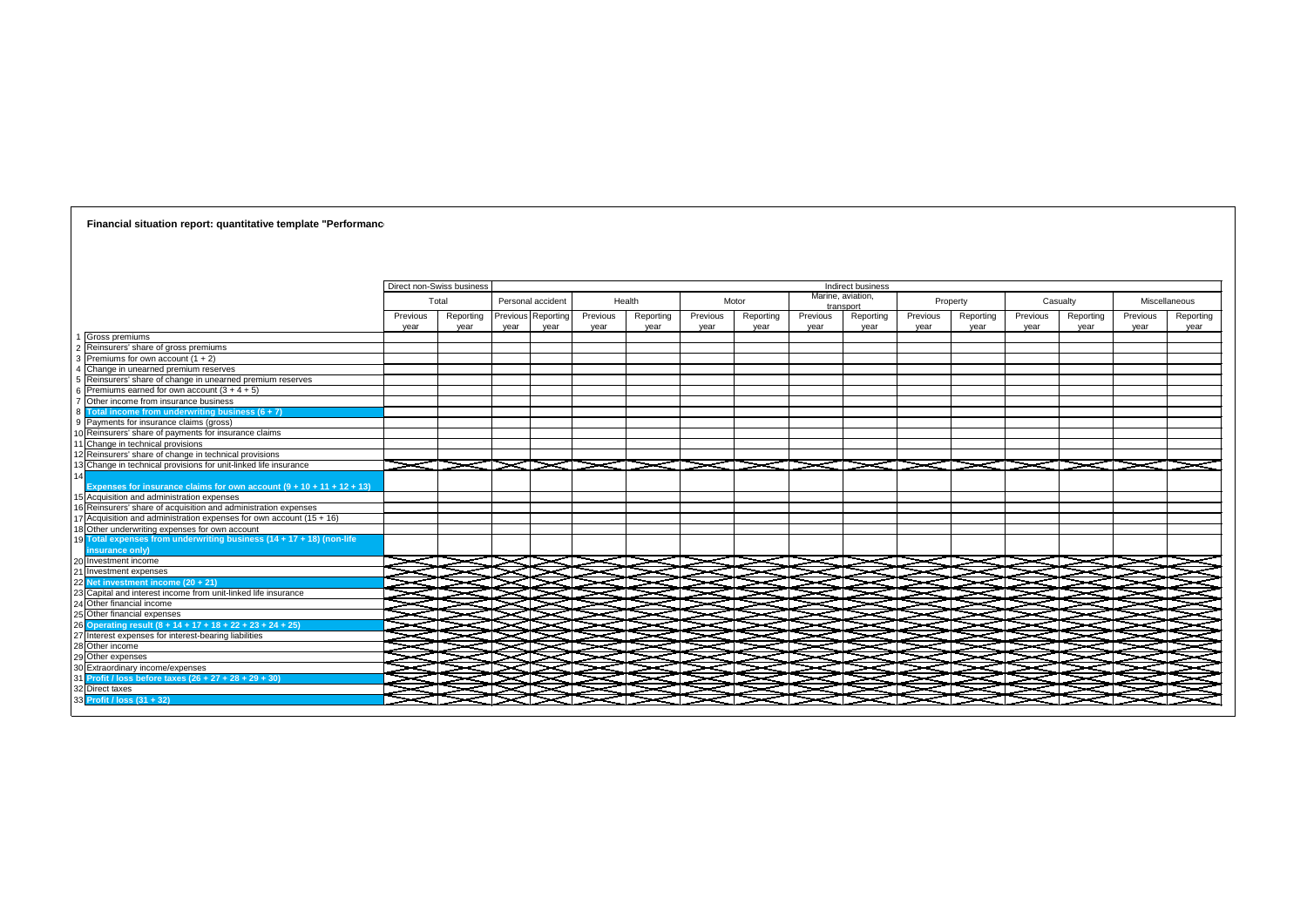|              | Swiss business        |                  |                     |                  |                   |                  | Non-Swiss business |  |  |  |
|--------------|-----------------------|------------------|---------------------|------------------|-------------------|------------------|--------------------|--|--|--|
|              | linked life insurance | insurance        | Other forms of life |                  | Total             | Total            |                    |  |  |  |
| vious<br>ear | Reporting<br>year     | Previous<br>year | Reporting<br>year   | Previous<br>year | Reporting<br>year | Previous<br>year | Reporting<br>year  |  |  |  |
|              |                       |                  |                     |                  |                   |                  |                    |  |  |  |
|              |                       |                  |                     |                  |                   |                  |                    |  |  |  |
|              |                       |                  |                     |                  |                   |                  |                    |  |  |  |
|              |                       |                  |                     |                  |                   |                  |                    |  |  |  |
|              |                       |                  |                     |                  |                   |                  |                    |  |  |  |
|              |                       |                  |                     |                  |                   |                  |                    |  |  |  |
|              |                       |                  |                     |                  |                   |                  |                    |  |  |  |
|              |                       |                  |                     |                  |                   |                  |                    |  |  |  |
|              |                       |                  |                     |                  |                   |                  |                    |  |  |  |
|              |                       |                  |                     |                  |                   |                  |                    |  |  |  |
|              |                       |                  |                     |                  |                   |                  |                    |  |  |  |
|              |                       |                  |                     |                  |                   |                  |                    |  |  |  |
|              |                       |                  |                     |                  |                   |                  |                    |  |  |  |
|              |                       |                  |                     |                  |                   |                  |                    |  |  |  |
|              |                       |                  |                     |                  |                   |                  |                    |  |  |  |
|              |                       |                  |                     |                  |                   |                  |                    |  |  |  |
| $\equiv$     |                       |                  |                     |                  |                   |                  |                    |  |  |  |
|              |                       |                  |                     |                  |                   |                  |                    |  |  |  |

## Currency: CHF or annual report currency Amounts stated in millions Previous year Reporting year Previous year Reporting year Previous year Reporting year Previ yea Gross premiums 2 Reinsurers' share of gross premiums 3 Premiums for own account  $(1 + 2)$ 4 Change in unearned premium reserves 5 Reinsurers' share of change in unearned premium reserves Premiums earned for own account  $(3 + 4 + 5)$ Other income from insurance business 8 **Total income from underwriting business (6 + 7)** 9 Payments for insurance claims (gross) 10 Reinsurers' share of payments for insurance claims 11 Change in technical provisions 12 Reinsurers' share of change in technical provisions 13 Change in technical provisions for unit-linked life insurance 14 Expenses for insurance claims for own account  $(9 + 10 + 11 + 12 + 13)$ 15 Acquisition and administration expenses 16 Reinsurers' share of acquisition and administration expenses  $7$  Acquisition and administration expenses for own account (15 + 16) 18 Other underwriting expenses for own account 19 **Total expenses from underwriting business (14 + 17 + 18) (non-life insurance only)** 20 Investment income 21 Investment expenses 22 **Net investment income (20 + 21)** 23 Capital and interest income from unit-linked life insurance 24 Other financial income 25 Other financial expenses 26 **Operating result (8 + 14 + 17 + 18 + 22 + 23 + 24 + 25)** 27 Interest expenses for interest-bearing liabilities 28 Other income 29 Other expenses 30 Extraordinary income/expenses 31 **Profit / loss before taxes (26 + 27 + 28 + 29 + 30)** 32 Direct taxes 33 **Profit / loss (31 + 32)** Total Individual life **Solution Communist Croup life** Unit-linked life insurance **Other forms of life** in

**Financial situation report: quantitative template "Performance Solo L"**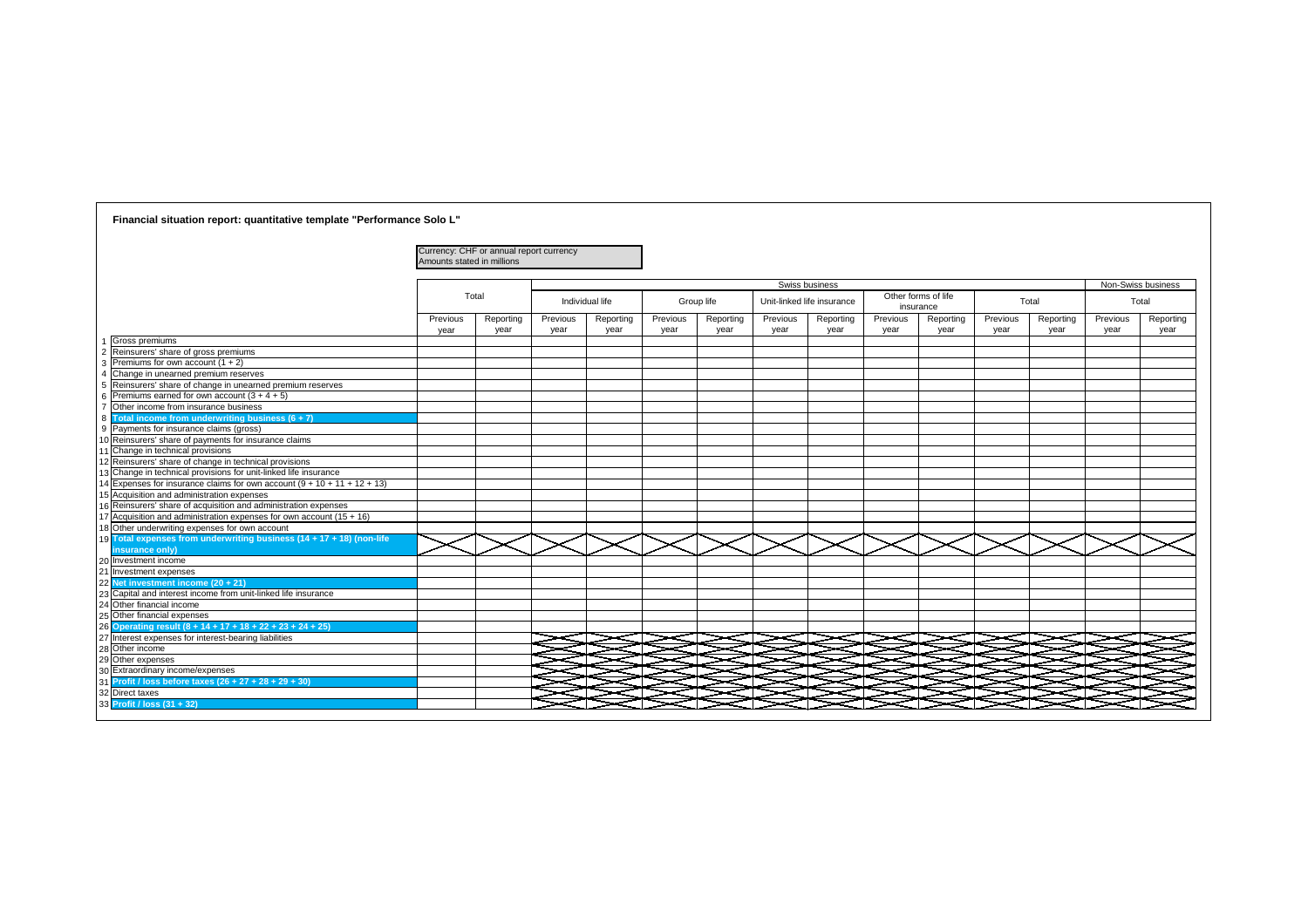|                                                                           | Amounts stated in millions | Currency: CHF or annual report currency |          |                   |          |           |          |           |                   |           |          |           |          |           |               |           |
|---------------------------------------------------------------------------|----------------------------|-----------------------------------------|----------|-------------------|----------|-----------|----------|-----------|-------------------|-----------|----------|-----------|----------|-----------|---------------|-----------|
|                                                                           |                            | Total                                   |          | Personal accident |          | Health    | Motor    |           | Marine, aviation, | transport |          | Property  |          | Casualty  | Miscellaneous |           |
|                                                                           | Previous                   | Reporting                               | Previous | Reporting         | Previous | Reporting | Previous | Reporting | Previous          | Reporting | Previous | Reporting | Previous | Reporting | Previous      | Reporting |
| Gross premiums                                                            | vear                       | year                                    | year     | year              | year     | year      | year     | year      | year              | year      | vear     | year      | year     | year      | year          | year      |
| Reinsurers' share of gross premiums                                       |                            |                                         |          |                   |          |           |          |           |                   |           |          |           |          |           |               |           |
| 3 Premiums for own account $(1 + 2)$                                      |                            |                                         |          |                   |          |           |          |           |                   |           |          |           |          |           |               |           |
| 4 Change in unearned premium reserves                                     |                            |                                         |          |                   |          |           |          |           |                   |           |          |           |          |           |               |           |
| 5 Reinsurers' share of change in unearned premium reserves                |                            |                                         |          |                   |          |           |          |           |                   |           |          |           |          |           |               |           |
| 6 Premiums earned for own account $(3 + 4 + 5)$                           |                            |                                         |          |                   |          |           |          |           |                   |           |          |           |          |           |               |           |
| Other income from insurance business                                      |                            |                                         |          |                   |          |           |          |           |                   |           |          |           |          |           |               |           |
| Total income from underwriting business $(6 + 7)$                         |                            |                                         |          |                   |          |           |          |           |                   |           |          |           |          |           |               |           |
| <b>Payments for insurance claims (gross)</b>                              |                            |                                         |          |                   |          |           |          |           |                   |           |          |           |          |           |               |           |
| 0 Reinsurers' share of payments for insurance claims                      |                            |                                         |          |                   |          |           |          |           |                   |           |          |           |          |           |               |           |
| Change in technical provisions                                            |                            |                                         |          |                   |          |           |          |           |                   |           |          |           |          |           |               |           |
| 2 Reinsurers' share of change in technical provisions                     |                            |                                         |          |                   |          |           |          |           |                   |           |          |           |          |           |               |           |
| 3 Change in technical provisions for unit-linked life insurance           |                            |                                         |          |                   |          |           |          |           |                   |           |          |           |          |           |               |           |
| 4 Expenses for insurance claims for own account $(9 + 10 + 11 + 12 + 13)$ |                            |                                         |          |                   |          |           |          |           |                   |           |          |           |          |           |               |           |
| 15 Acquisition and administration expenses                                |                            |                                         |          |                   |          |           |          |           |                   |           |          |           |          |           |               |           |
| 16 Reinsurers' share of acquisition and administration expenses           |                            |                                         |          |                   |          |           |          |           |                   |           |          |           |          |           |               |           |
| 17 Acquisition and administration expenses for own account (15 + 16)      |                            |                                         |          |                   |          |           |          |           |                   |           |          |           |          |           |               |           |
| 18 Other underwriting expenses for own account                            |                            |                                         |          |                   |          |           |          |           |                   |           |          |           |          |           |               |           |
| 19 Total expenses from underwriting business (14 + 17 + 18) (non-life     |                            |                                         |          |                   |          |           |          |           |                   |           |          |           |          |           |               |           |
| insurance only)                                                           |                            |                                         |          |                   |          |           |          |           |                   |           |          |           |          |           |               |           |
| 20 Investment income                                                      |                            |                                         |          |                   |          |           |          |           |                   |           |          |           |          |           |               |           |
| 21 Investment expenses                                                    |                            |                                         |          |                   |          |           |          |           |                   |           |          |           |          |           |               |           |
| 22 Net investment income (20 + 21)                                        |                            |                                         |          |                   |          |           |          |           |                   |           |          |           |          |           |               |           |
| 23 Capital and interest income from unit-linked life insurance            |                            |                                         |          |                   |          |           |          |           |                   |           |          |           |          |           |               |           |
| 24 Other financial income                                                 |                            |                                         |          |                   |          |           |          |           |                   |           |          |           |          |           |               |           |
| 25 Other financial expenses                                               |                            |                                         |          |                   |          |           |          |           |                   |           |          |           |          |           |               |           |
| 26 Operating result (8 + 14 + 17 + 18 + 22 + 23 + 24 + 25)                |                            |                                         |          |                   |          |           |          |           |                   |           |          |           |          |           |               |           |
| 27 Interest expenses for interest-bearing liabilities                     |                            |                                         |          |                   |          |           |          |           |                   |           |          |           |          |           |               |           |
| 28 Other income                                                           |                            |                                         |          |                   |          |           |          |           |                   |           |          |           |          |           |               |           |
| 29 Other expenses                                                         |                            |                                         |          |                   |          |           |          |           |                   |           |          |           |          |           |               |           |
| 30 Extraordinary income/expenses                                          |                            |                                         |          |                   |          |           |          |           |                   |           |          |           |          |           |               |           |
| 31 Profit / loss before taxes (26 + 27 + 28 + 29 + 30)                    |                            |                                         |          |                   |          |           |          |           |                   |           |          |           |          |           |               |           |
| 32 Direct taxes                                                           |                            |                                         |          |                   |          |           |          |           |                   |           |          |           |          |           |               |           |
| 33 Profit / loss (31 + 32)                                                |                            |                                         |          |                   |          |           |          |           |                   |           |          |           |          |           |               |           |

## **Financial situation report: quantitative template "Performance Solo Reinsurance"**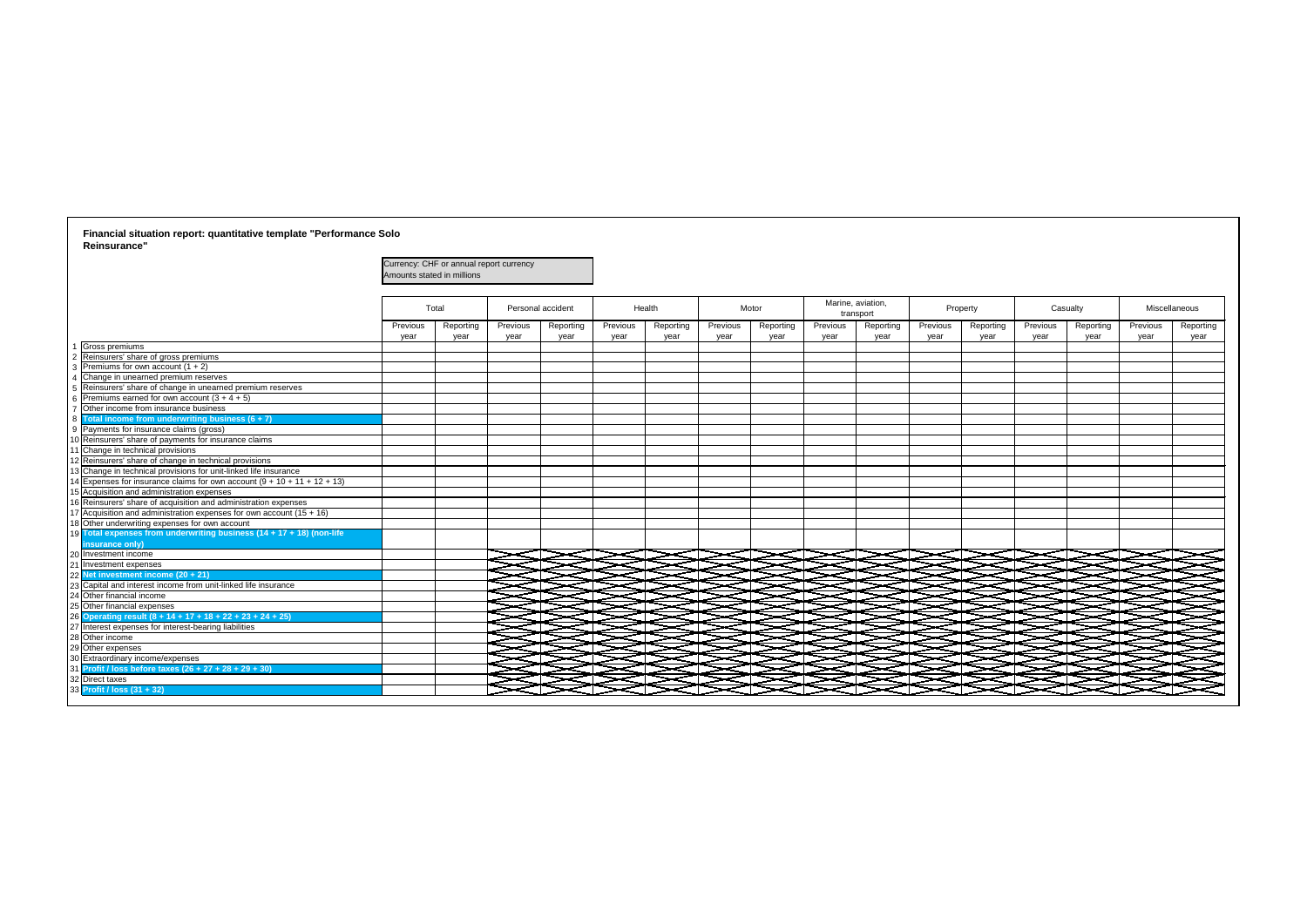|  | .<br>11 1 U 3<br>- 11<br>ww.<br>- ייסח ושווי<br>пысн<br>,,,,,,,<br>. <del>.</del><br>value<br><i>A</i> 33613 II<br>. |  |  |
|--|----------------------------------------------------------------------------------------------------------------------|--|--|
|  | * Iiabilities<br>, other<br>value<br>sten:                                                                           |  |  |
|  |                                                                                                                      |  |  |

|                                                            | Financial situation report: quantitative template "Market-consistent Balance Sheet Solo" | Currency: CHF<br>Amounts stated in<br>millions |                                |                             |
|------------------------------------------------------------|------------------------------------------------------------------------------------------|------------------------------------------------|--------------------------------|-----------------------------|
|                                                            |                                                                                          | Ref. date<br>previous period                   | Adjustments<br>previous period | Ref. date<br>reporting year |
|                                                            | Real estate                                                                              |                                                |                                |                             |
|                                                            | Shareholdings                                                                            |                                                |                                |                             |
|                                                            | <b>Fixed-income securities</b>                                                           |                                                |                                |                             |
|                                                            | Loans                                                                                    |                                                |                                |                             |
|                                                            | Mortgages                                                                                |                                                |                                |                             |
| Market-consistent value of                                 | <b>Equities</b>                                                                          |                                                |                                |                             |
| <b>investments</b>                                         | Other investments                                                                        |                                                |                                |                             |
|                                                            | Collective investment schemes                                                            |                                                |                                |                             |
|                                                            | Alternative investments                                                                  |                                                |                                |                             |
|                                                            | Other investments                                                                        |                                                |                                |                             |
|                                                            | <b>Total investments</b>                                                                 |                                                |                                |                             |
|                                                            | Financial investments from unit-linked life insurance                                    |                                                |                                |                             |
|                                                            | Receivables from derivative financial instruments                                        |                                                |                                |                             |
|                                                            | Cash and cash equivalents                                                                |                                                |                                |                             |
| Market-consistent value of                                 | Receivables from insurance business                                                      |                                                |                                |                             |
|                                                            | Other receivables                                                                        |                                                |                                |                             |
| other assets                                               | Other assets                                                                             |                                                |                                |                             |
|                                                            | Total other assets                                                                       |                                                |                                |                             |
| <b>Total market-consistent value</b><br>of assets          | Total market-consistent value of assets                                                  |                                                |                                |                             |
|                                                            |                                                                                          |                                                |                                |                             |
|                                                            | Best estimate of provisions for insurance liabilities                                    |                                                |                                |                             |
|                                                            | Direct insurance: life insurance business (excluding ALV)                                |                                                |                                |                             |
|                                                            | Direct insurance: non-life insurance business                                            |                                                |                                |                             |
|                                                            | Direct insurance: health insurance business                                              |                                                |                                |                             |
|                                                            | Direct insurance: unit-linked life insurance business                                    |                                                |                                |                             |
|                                                            | Direct insurance: other business                                                         |                                                |                                |                             |
|                                                            | Outward reinsurance: life insurance business (excluding ALV)                             |                                                |                                |                             |
|                                                            | Outward reinsurance: non-life insurance business                                         |                                                |                                |                             |
|                                                            | Outward reinsurance: health insurance business                                           |                                                |                                |                             |
|                                                            | Outward reinsurance: unit-linked life insurance business                                 |                                                |                                |                             |
| <b>Best estimate liabilities (BEL)</b>                     | Outward reinsurance: other business                                                      |                                                |                                |                             |
|                                                            | Reinsurers' share of best estimate of provisions for insurance liabilities               |                                                |                                |                             |
|                                                            | Direct insurance: life insurance business (excluding ALV)                                |                                                |                                |                             |
|                                                            | Direct insurance: non-life insurance business                                            |                                                |                                |                             |
|                                                            | Direct insurance: health insurance business                                              |                                                |                                |                             |
|                                                            | Direct insurance: unit-linked life insurance business                                    |                                                |                                |                             |
|                                                            | Direct insurance: other business                                                         |                                                |                                |                             |
|                                                            | Outward reinsurance: life insurance business (excluding ALV)                             |                                                |                                |                             |
|                                                            | Outward reinsurance: non-life insurance business                                         |                                                |                                |                             |
|                                                            | Outward reinsurance: health insurance business                                           |                                                |                                |                             |
|                                                            | Outward reinsurance: unit-linked life insurance business                                 |                                                |                                |                             |
|                                                            | Outward reinsurance: other business                                                      |                                                |                                |                             |
|                                                            | Non-technical provisions                                                                 |                                                |                                |                             |
|                                                            | Interest-bearing liabilities                                                             |                                                |                                |                             |
| Market-consistent value of                                 | Liabilities from derivative financial instruments                                        |                                                |                                |                             |
| other liabilities                                          | Deposits retained on ceded reinsurance                                                   |                                                |                                |                             |
|                                                            | Liabilities from insurance business                                                      |                                                |                                |                             |
|                                                            | Other liabilities                                                                        |                                                |                                |                             |
| <b>Total BEL plus market-</b><br>consistent value of other | Total BEL plus market-consistent value of other liabilities                              |                                                |                                |                             |
| <b>liabilities</b>                                         |                                                                                          |                                                |                                |                             |
|                                                            | Market-consistent value of assets minus total from BEL plus market-                      |                                                |                                |                             |
|                                                            |                                                                                          |                                                |                                |                             |